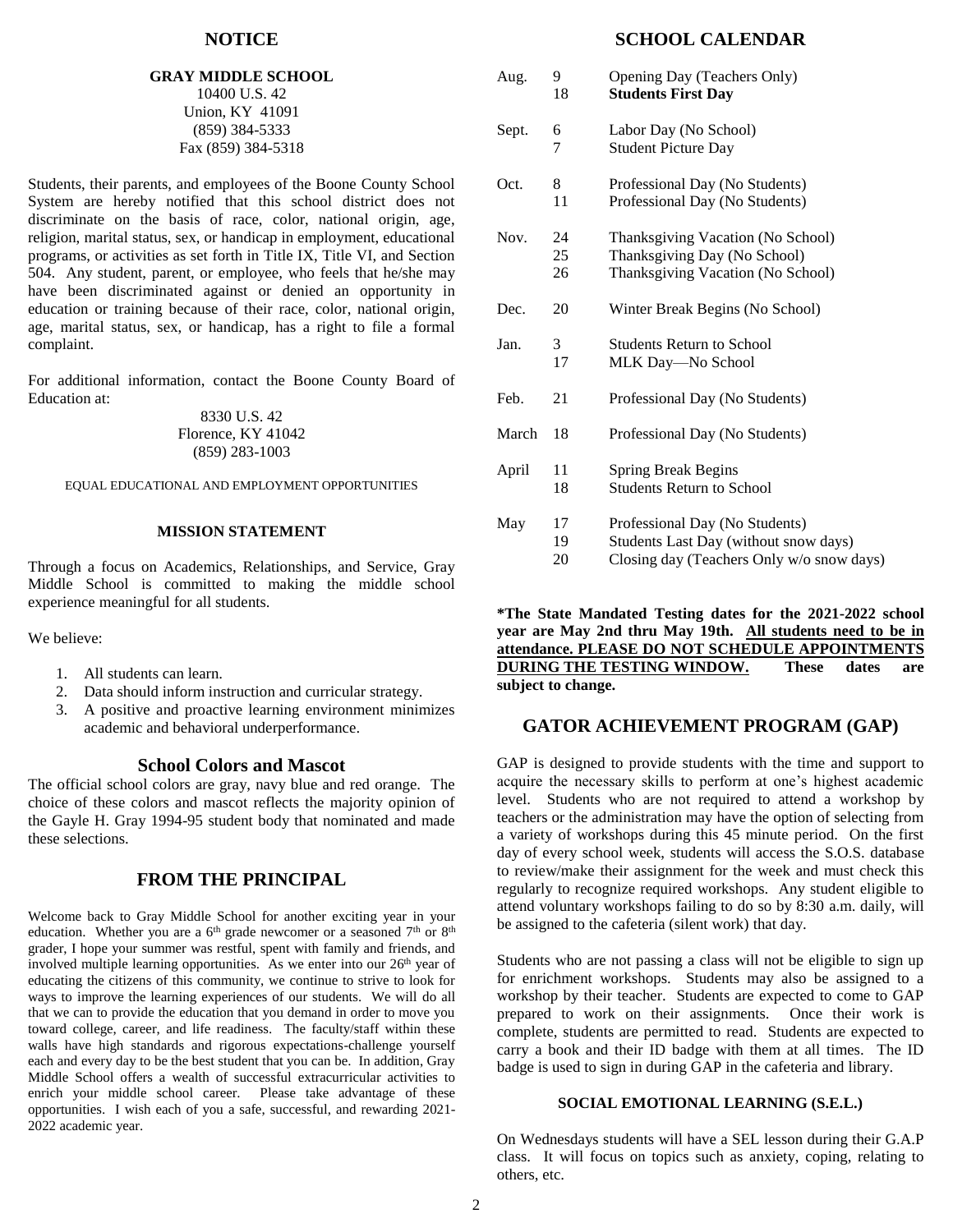#### **2020-2021 CLASS TIMES**

| $7:00$ a.m.   | School Building Opens                        |
|---------------|----------------------------------------------|
| $7:00 - 7:30$ | Morning bus duty*                            |
|               | 6th/8th grade in gym, 7th grade in cafeteria |
| $7:30$ a.m.   | Teachers on duty                             |
| $7:35$ a.m.   | Students in classrooms                       |
| $2:35$ p.m.   | Students begin being dismissed               |

\*The computer lab (room 181-1) will be open daily at 7:00 am for student use\*

## STUDENT SERVICES

#### *Where to go for:*

Assistant Principal Main Office Vice Principal 116<br>
Book Concerns
2008 Broken Lockers Head Custodian Free/Reduced Lunch Main Office<br>Guidance Counselors Main Office Guidance Counselors Illness at School First Aid Room Leaving School (with note) Main Office Leaving School (illness) First Aid Room Lost and Found By Gym/Bus Lobby Lunch Charges Cafeteria Permission to Leave School Main Office Physical Forms for Athletics Online/Coach Schedule Change Counselor<br>Stolen Property Principal/A Tardy Notes<br>
Testing Information<br>
Counselor Testing Information Counselor<br>Withdrawal from School Main Office Withdrawal from School

Absentee Notes Mailbox on stage/front hall Assistant Principal Principal/Assistant Principal

## **GRADING**

Students will be given mid-term progress reports four (4) times a year. Report cards are posted to the IC Parent Portal at the end of each grading term. Benchmark assessment results will be sent home with students throughout the year.

Effective July 1, 2017 Boone County Schools grading scale will be:

| А | $90-100$    |
|---|-------------|
| в | 80-89       |
| C | 70-79       |
| Ī | Incomplete* |

\*Below 70 is "I" for Incomplete until June 30 of the academic school year. Students with an "I" will be provided support by the school to remediate learning to reach a 70. If the grade is still listed as an "I" after June 30, then it becomes a failing grade.

All teacher gradebooks are set up with a "Formative" & a "Summative" category with the Summative category comprising a greater % of the student's overall grade.

Students do have the option of reassessing on summative assessments if they complete the required activities by the deadline.

Missing Assignments are a common occurrence in middle school and are treated with behavioral consequences. Teachers will record an "M" in the gradebook when missing assignments occur. Students who accumulate missing assignments will attend a Missing Work Room during G.A.P. and may be required to attend lunch detention, after school detention, and/or Friday Night School as a result.

Parents will receive, through email, a missing work report at the end of every week.

Extra Credit is not offered at Gray Middle School.

For further information on any of the above under "Grading", see the Grading & Assessment section on the GMS website.

Grading periods (Subject to SBDM policy)

| 1 <sup>st</sup> | August 18 <sup>th</sup> | October 18th  |
|-----------------|-------------------------|---------------|
| 2 <sub>nd</sub> | October $19th$          | December 17th |
| 3rd             | January 3rd             | March 8th     |
| $4^{\rm th}$    | March $9th$             | May $19th$    |

*Subject to change due to school closings*

#### **Honor Roll**

At Gray Middle School Academic Excellence is recognized by both an "All A "Honor Roll. The honor roll is based on each class grade as it appears on the report card - not the average of all the grades.

#### **Cheating**

Gray Middle School expects every student to complete his or her own work. Part of the maturation process is learning to accept responsibility. Cheating in any form is not acceptable.

Teachers have the responsibility and obligation to deal with these academic infractions within the framework of their classroom disciplinary procedures. Habitual violations may be brought to the attention of the GMS administration for further action.

#### **High School Credit**

High School credit will be earned by any student who obtains a "B" average or better in Algebra I, Geometry Spanish I, Digital Literacy, or any other high school class. Algebra I, Spanish I, and Geometry taken in middle school do NOT count toward their high school GPA. Any classes taken in the summer between the  $8<sup>th</sup>$  and  $9<sup>th</sup>$  grade year DO count toward their high school GPA.

## **Extra Curricular Eligibility**

To be eligible to participate in athletics, a student must 1) have been promoted the preceding year; 2) must be passing weekly to continue eligibility. Each week on Friday an eligibility report is ran on the term grade. If a student is confirmed ineligible, the period of ineligibility runs from Monday thru Sunday. Students should not lobby teachers to enter a grade in order to make them eligible.

If a student becomes ineligible after making a competitive team, he/she will not be permitted to participate in games or practices until his/her grades are passing. Students suspended from school will not be permitted to participate in athletics in any manner until the suspension is lifted. Grades will be checked for any Boone County Board of Education approved sport, club, or activity that receives a sponsor allocation. These include but are not limited to: basketball, volleyball, cheer, dance, Academic Team, Student Council, Play, and High School sports. **Students who become academically ineligible on three (3) separate occasions may be dismissed from the program.** Students are only permitted 3 years of eligibility during the middle school years.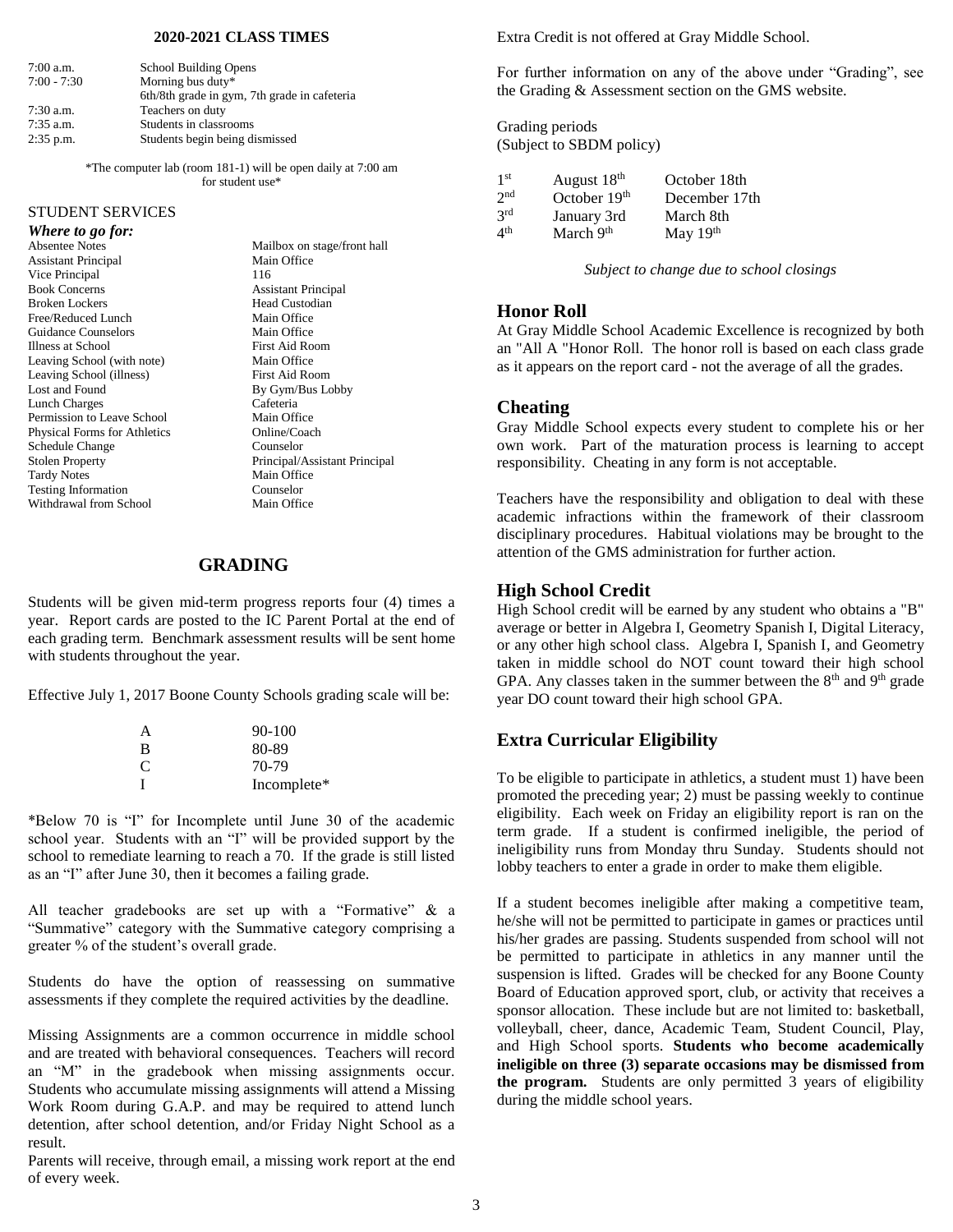**Per Boone County Schools Board of Education policy, any student participating in extra curricular activities must be present a minimum half (1/2) day of school the day of the activity (or the Friday before if the activity is on a Saturday) in order to participate.**

All students participating on a sports team, including cheerleading and dance team are required to have a yearly KHSAA sports physical on file before participation is allowed.

# **POSITIVE BEHAVIOR INTERVENTION SUPPORTS (PBIS)**

Students are offered the opportunity to be recognized with "positive GATORS" for going above the call of duty regarding respect, responsibility, and /or safety. Students who receive GATORS are congratulated by an administrator, receive a gift certificate, a reward choice, and a positive phone call home.

## **SERVICE HOURS**

Gray Middle School's Mission Statement is, "*Through a focus on Academics, Relationships, and Service…Gray Middle School is committed to making the middle school experience meaningful for all students."* 

Our hope is to empower our students to create a habit of giving their time and talents to others. **Beginning with the 2018-2019 school year there will be a requirement for each student to complete five (5) hours of community service for every year of attendance at GMS.**

Service hours should be completed outside of the regular school hours. Some ideas for service hours include: Service Learning (project based) activities Club Activities related to service Pick up trash at the park or around your neighborhood Cut your neighbor's grass Shovel driveways/rake leave for the elderly. Tutor/Mentor another student Volunteer for community/school events

Please help us in our endeavor to empower our students to build a habit of service in their daily lives.

\*Community Service Hours documentation forms are available on page 12 of the agenda and in the GMS office.\*

## **STUDENT DRESS CODE**

The function of a school is that of an educational institution. No extreme or exaggerated fashion or form of personal appearance will be permitted to interfere with the educational

process. School authorities may limit or prohibit any extreme type or style of student dress, personal appearance, or use of wearing apparel, which, in the judgment of school officials, is deemed unsafe, or creates disruption to the learning process or educational routine. **It is solely the judgment of the administration and faculty with regards to appropriate dress.**

**Students not complying with the school dress code will follow this protocol:** 

- **1. Call home for change of clothing or have issue amended at school utilizing items on hand.**
- **2. A warning will be issued to the student.**
- **3. Detention for any further violations.**

**Water Bottle Filling Stations are available for student use throughout the building. Student water bottles are permitted but they must be clear.** 

The following items **ARE NOT ACCEPTED OR PERMITTED:**

hats/bandannas worn in building coats/big, bulky items worn in building shorts or skorts (**capris must be 2" below knee**)

Any clothing that shows too much skin, is too provocative, and/or revealing in nature.

No pajama bottoms of any material.

Footwear that is not securely fastened to the foot.

Clothing displaying profanity, violence, controlled substances, sexually suggestive scenes, alcohol, tobacco, or suggests discrimination of any form.

Hair color, style, or designs that is disruptive to the educational process.

Jewelry or ornamentation that is excessive, hazardous, or distracting to the educational process.

No facial piercings.

No large, cumbersome backpacks. Cinch sacks, roughly sized 18in X 14in, are permissible.

Any other items the principal deems unreasonable or distracting will not be allowed.

## **NO BELL POLICY**

It is the philosophy of Gray Middle School to empower its students and faculty as much as possible. With that philosophy in mind, there will be no bells for class change at Gray Middle School. Faculty and students are to respect and be courteous in considering prompt and orderly dismissal at the designated times. Co-operation in the accurate dismissal of students is the only way this system may function smoothly.

There is a clock located in each classroom and additional ones located at various points throughout the building. Each teacher will dismiss class at the designated time and students will be given approximately three minutes to get to their next class. Please be courteous to everyone by waiting for your teacher to dismiss class and then moving politely and quickly to your next destination.

## **CONDUCT**

#### **ACCEPTABLE CONDUCT BETWEEN STUDENTS**

Conduct between students while at school should be such that neither students, faculty, and staff nor visitors are offended or embarrassed. Student relationships are a vital part of growing up and should be kept on a wholesome level at all times, especially at school.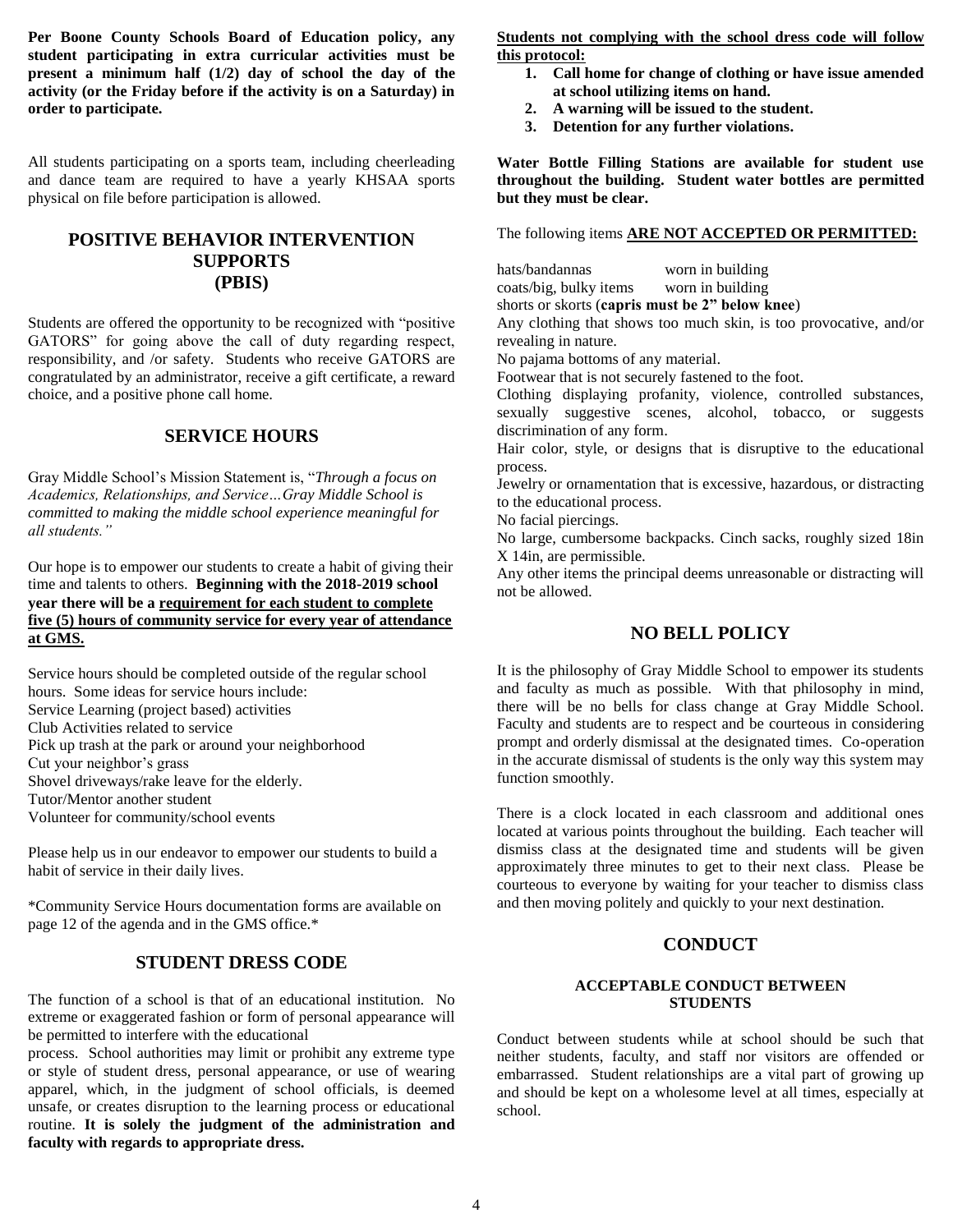# **DAILY PROCEDURES AND POLICIES**

- 1. Students are expected to attend school.
- 2. Students should be in their assigned room at the designated time.
- 3. Students must remain in assigned areas on campus.
- 4. Students summoned from class must report directly to the appropriate office.
- 5. Students are to always have a book on their person to read.
- 6. Scuffling, wrestling, or general horseplay is not permitted.
- 7. Students using or directing profanity, lewd or obscene language or gestures toward any staff member or student will be disciplined.
- 8. Students **MAY NOT** take food from the cafeteria nor have commercially prepared food (i.e. Wendy's, McDonalds, etc.) brought in for lunch.
- 9. Gambling is prohibited.
- 10. No weapons of any kind are allowed on school property.
- 11. Unless otherwise determined by administrative staff, days of suspension shall be considered unexcused.
- 12. Students are required to carry their teacher signed student agenda to be in the hallways during class time.
- 13. Students are responsible for picking up after themselves around their lockers, in the cafeteria, and around their desks in classrooms.
- 14. Student ID's are required for library check out, use of the cafeteria during G.A.P. and for buying school lunch. Students shall have their Identification cards/labels at all times.

# **CLASSROOM COURTESIES**

PBIS (Positive Behavior Intervention Strategies) is a culture at Gray Middle School. We believe that students should always strive to be **SAFE, RESPONSIBLE, AND RESPECTFUL** in all that they say and do here at school and more importantly in their daily lives. Regularly, students are reminded of the expectations adopted by our faculty and school family and that such behavior is expected in the classroom, hallway, restrooms, library, gym, outside on school grounds, and the cafeteria. Our goal is that students internalize the expectations that will help them grow and mature into healthy, happy, contributing members of society.

## **DUE PROCESS**

- 1. All students must be aware that lockers, desks, cabinets, closets, rooms, and other school buildings and facilities are the exclusive property of the Board of Education and may be searched from time to time to prevent violation of the student code of conduct.
- 2. A search may be conducted by the principal/designee only upon a reasonable suspicion of violation of student code or state or federal regulations.
- 3. A further search of the student's person, handbag, athletic bag, or clothing may then be conducted if a reasonable suspicion exists.

For a more specific list of guidelines, refer to the Boone County Schools Code of Conduct Handbook.

## **HARASSMENT**

Harassment of **ANY TYPE** is prohibited by law and Boone County Board Policy. Additionally, harassment of a sexual nature toward teachers, students, or any person in the building at Gray Middle School is prohibited by a federal law. The Boone County Board of Education has a policy in effect to deal with such situations. Any incident of harassment of any type should be brought to the attention of the administration immediately. Since such charges are considered serious, false accusations may result in disciplinary action for the accusee.

## **DETENTION**

School detention may be assigned by the classroom teacher and/or the administration Monday thru Thursday with parent notification. This supervised program is designed to remediate problem areas. Detention meets Monday, Tuesday, Wednesday, and Thursday from 2:45 to 3:45 p.m. Students are required to take study materials which will consume the entire 60 minute period. Twenty-four  $(24)$ hour notice is normally given to the student prior to the assigned detention. Failure to keep detention will result in a further progressive disciplinary action.

# **FRIDAY ALTERNATIVE TO SUSPENSION PROGRAM**

The Friday Alternative Suspension Program will adhere strictly to procedures, and the student will be held accountable while serving his/her assignment.

PURPOSE: Friday Alternative Suspension Program provides a constructive and meaningful alternative to the standard out-ofschool suspension. Often Friday School is assigned for students to complete work.

#### HOURS: 2:45 p.m. – 5:15 p.m. *Students must report to Friday Suspension by 2:45 p.m.* **No student will be admitted after this time. PARENTS MUST PICK UP STUDENT PROMPTLY AT 5:15 P.M.**

LOCATION: Gayle H. Gray Middle School

PROCEDURE: The decision to assign students to Friday Alternative Suspension will be made by the building level administrator. Teacher-monitors are assigned to the Friday Suspension program. Students must bring classwork and textbooks in order to be admitted to Friday Suspension. This class work is the daily assignments a student would receive from his/her teacher during regular class attendance. There will be no extra class assignments made by teachers for the Friday Suspension Program. Students are expected to be actively involved with their class work for the duration of the Friday Suspension time. If no work is brought by the student, work will be given. A break will be coordinated by the staff monitor. Students will be released on an individual basis.

MISBEHAVIOR: Students asked to leave because of inappropriate behavior during Friday Suspension are automatically suspended. This suspension will remain in force until contact is made with a principal by the parent or legal guardian. Students may be kept after 5:45 if not conducting themselves appropriately.

EXAMPLES of misbehavior while serving Friday Alternative Suspension include sleeping, talking, or other actions deemed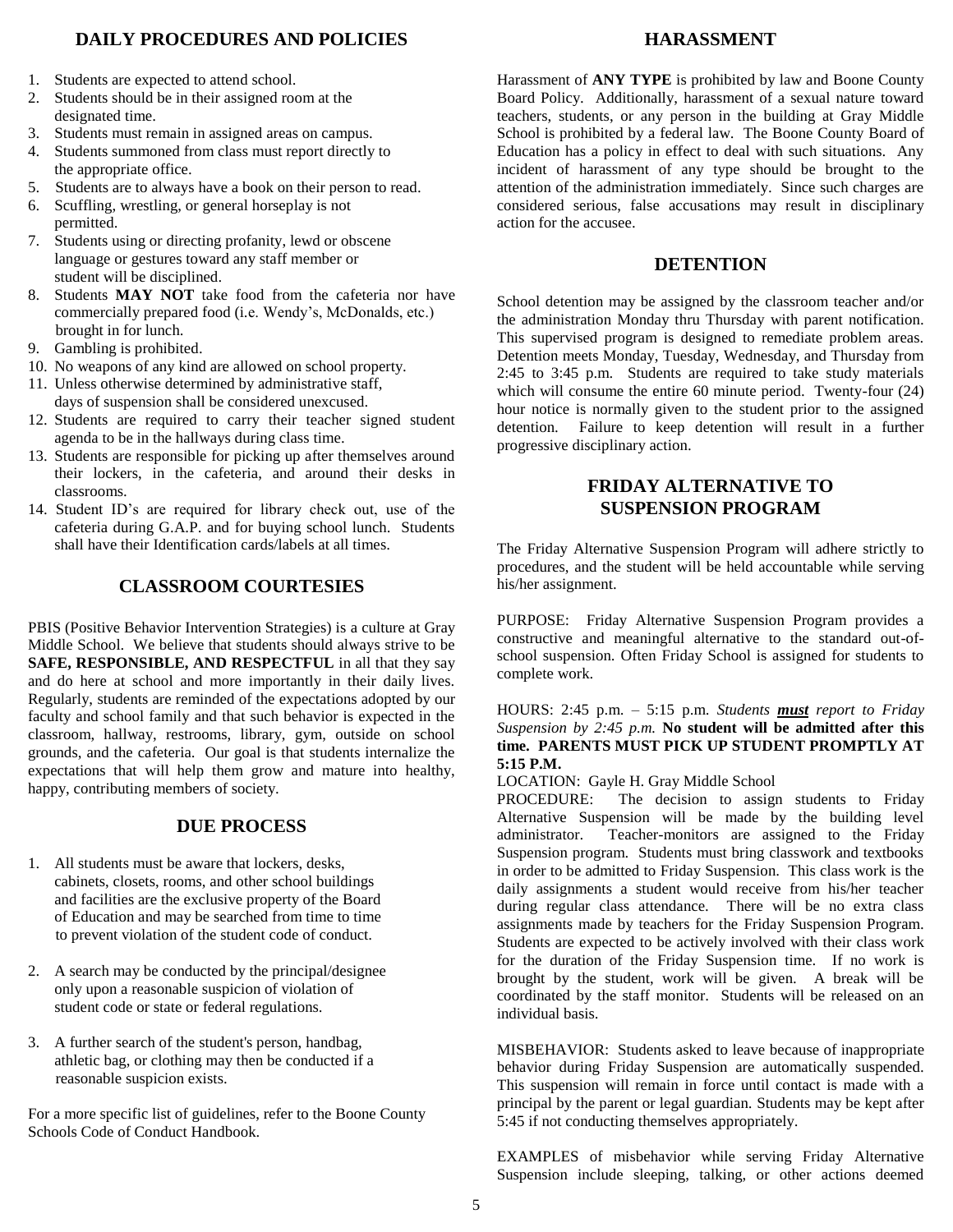inappropriate by the monitor. Transportation home from Friday Alternative Suspension program is the responsibility of the parents/guardians. Students will not be allowed to use the telephone except in an emergency. The only valid reasons for absence from Friday Alternative Suspension will be family death or emergency or an illness that has been verified by a doctor or dentist. Parents/Guardians are to notify the school directly and/or leave a message if the student is unable to attend Friday School.

#### REFUSAL TO SERVE - DISCIPLINARY ACTION:

Refusal to serve Friday Alternative Suspension as assigned or failure to attend without a valid reason will result in automatic suspension from school. The length of suspension will be determined by the principal and be in force until contact is made between the principal and parent or legal guardian.

## **MISCELLANEOUS**

#### **CLOSED CAMPUS**

Gayle H. Gray Middle School is a closed campus. GMS does not permit students from other schools to visit during the school hours nor are non-GMS students allowed to attend regularly sponsored PTSA events unless specifically noted.

#### **STUDENT FEES**

Student fees will be determined by the Boone County Board of Education.

#### **FEES FOR EXTRACURRICULAR ACTIVITIES**

The Boone County Board of Education has approved a policy establishing the fees for student participation in extracurricular activities. A copy of these fees will be distributed to students at the beginning of the school year.

Extracurricular Activities may include:

| Academic Team            | Lego League/Robotics                     |
|--------------------------|------------------------------------------|
| Archery                  | Marching Band $(8th \text{ grade only})$ |
| Art Club                 | <b>Math Counts</b>                       |
| Band                     | National Junior Honor Society            |
| Board Game Club          | Photography Club                         |
| Battle of the Books      | <b>PTSA</b>                              |
| Boys/Girls Basketball    | Speech & Debate                          |
| Cheerleading             | <b>Student Council</b>                   |
| Chorus                   | Trout in the Class Club                  |
| Color Guard/Winter Guard | Volleyball                               |
| Dance Team               | Yearbook                                 |
| Drama Club/School Play   | 3D Printing Club                         |
| <b>Energy Wise</b>       | <b>RYLE Athletics</b>                    |
| Intramural Basketball    |                                          |

#### **LOST AND FOUND**

Lost and found racks are located by the gym and in the back lobby. The school, however, is not responsible for the replacement of lost or stolen items.

#### **CHROMEBOOK ELECTRONIC/MEDIA POLICY**

Gray Middle School is striving to improve the educational technology within its curriculum. With this improvement comes the responsibility to protect any and all copyrighted educational materials.

**It is against state and federal law as well as the Boone County** 

### **Board of Education policy to copy, change, delete, compromise, or otherwise alter, for any reason, technological information or data.**

Such action will be considered a serious disciplinary concern and will be dealt with by the Boone County Board of Education disciplinary procedures. These procedures may include suspension or expulsion from the Boone County School System.

- Students will be issued a Chromebook and charger at the beginning of the year that they will carry with them all day to each class and take home with them to charge at night. It is expected that students return each day with a charged device.
- Students will be responsible for their issued Chromebook and should report any problems or damage to the school immediately.
- While using their Chromebooks, students will continue to be responsible for following the Acceptable Use Policy.
- Students are now permitted to check out Chromebooks overnight for **academic purposes only.** There are 30 devices available for students on a first come first serve basis and all students have access to request one daily during G.A.P. Students may keep them out for one day at a time and are responsible for the Chromebook while it is in their possession. Acceptable use and proper care apply. All Chromebooks are subject for review upon return. Minor infractions will dealt with a 3-strikes policy while major infractions will be an immediate loss of privilege.

#### **TELECOMMUNICATIONS POLICY**

While on school property or while attending school-sponsored or school-related activities, whether on or off school property, students shall be permitted to possess and use personal telecommunications devices as defined by law and other related electronic devices provided they observe the following conditions:

1. Devices shall not be used in a manner that disrupts the educational process, including, but not limited to, use that:

- a) Poses a threat to academic integrity, such as cheating,
- b) Violates confidentiality or privacy rights of another individual,
- c) Is profane, indecent, or obscene,
- d) Constitutes or promotes illegal activity or activity in violation of school rules, or
- e) Constitutes or promotes sending, sharing, or possessing sexually explicit messages, photographs, or images using any electronic device.

2. Unless an emergency situation exists that involves imminent physical danger or a certified employee authorizes the student to do otherwise for a specific instructional/curricular purpose, devices shall be turned on and operated only before and after the regular school day.

3. When students violate prohibitions of this policy, they shall be subject to disciplinary action, including losing the privilege of bringing the device onto school property and being reported to their parent/guardian. A violation also may result in a report being made to law enforcement. In addition, an administrator may confiscate the device, which shall only be returned to the student's parent/guardian. Unauthorized use of Telecommunications Devices by students shall result in the following consequences:

a)  $1<sup>st</sup>$  Offense (item confiscated – returned to parent)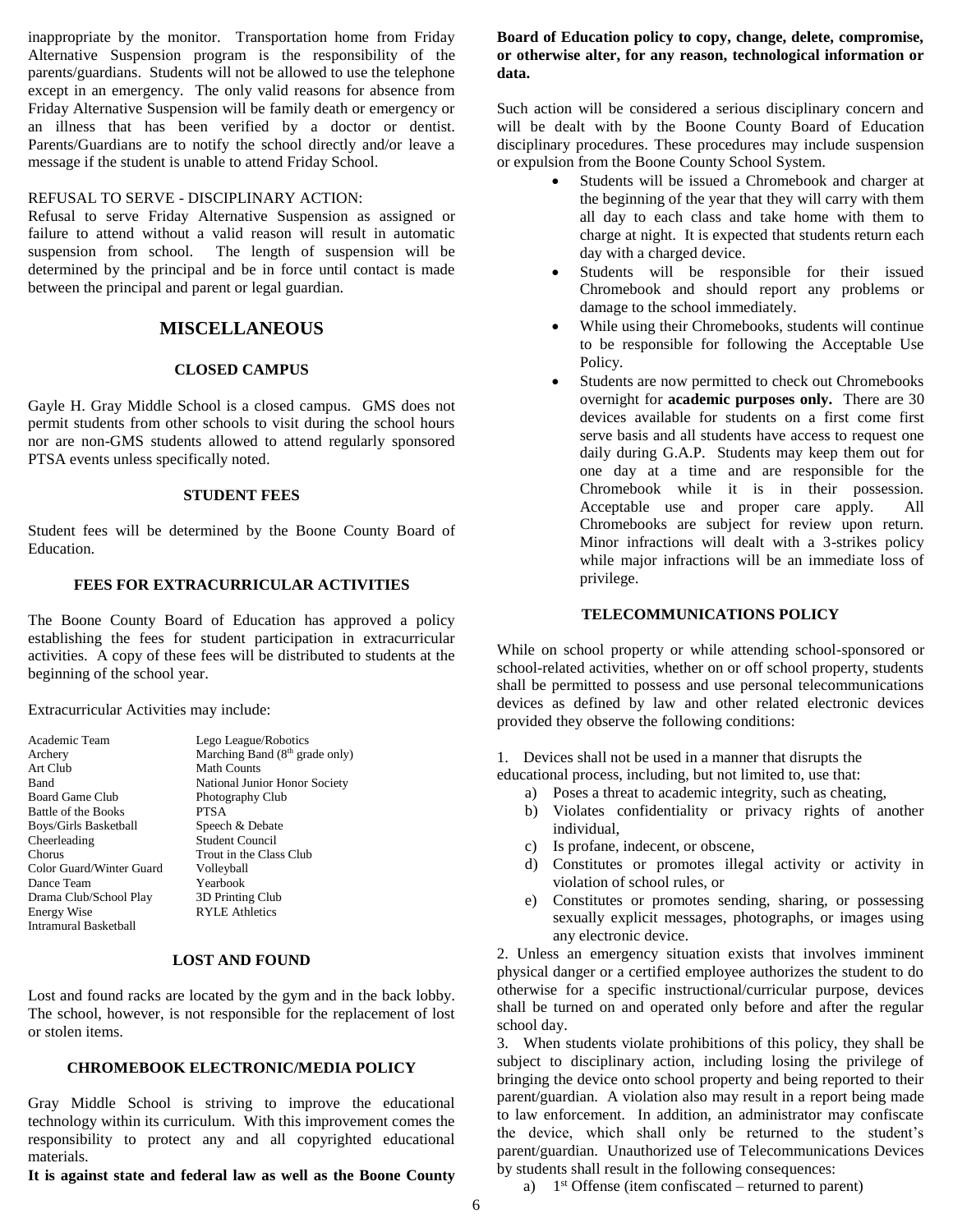- b)  $2<sup>nd</sup>$  Offense (items confiscated returned to parent in one week)
- c)  $3<sup>rd</sup>$  Offense (item confiscated returned to parent at the end of the school year)
- \* All other violations of the Telecommunication Policy will be handled on a case by case basis depending on the circumstances of the issue.
- 4. Students are responsible for keeping up with devices they bring to school. Gray Middle School shall not be responsible for loss, theft, or destruction of devices brought onto school property.
- 5. Chromebooks student issued devices and its accompaniments are the property of the Boone County Board of Education and shall be treated as such. Any damage to a BC Board owned technology device is the responsibility of the student/parent to repair/replace. Students who check out Chromebooks to use at home are subject to the same Acceptable Use Policy – failure to abide by this policy from home or while at school may eliminate a student's opportunity to use a district device or the district network. Students shall not utilitze a telecommunication or similar electronic device in a manner that would violate the District's Acceptable Use policy or procedures or its Code of Acceptable Behavior and Discipline.

## **INFINITE CAMPUS PARENT & STUDENT GRADE PORTAL**

Gray Middle School is pleased to be able to provide you and your student with Internet access to much of your child's school information through the parent or student grade portal.

In order to access the student information, you will need an ID and Password. A paper containing directions on how to access this information will be available at schedule/fee day for parents and at the beginning of September for students.

\*Students are expected to check and document their grades each week on Wednesdays during G.A.P.

## **LOCKERS**

Lockers will be issued to students by their teachers. Students may use a **combination lock** on their locker. Students must present the combination to their grade level guidance counselor. A copy of the combination will be kept on file in the guidance counselor office for emergencies. Students are not permitted to claim unassigned lockers or place locks on any locker but their assigned locker. It is very important that students not bring valuables to school or leave money

or other valuables in the locker. DAMAGE OR THEFT OF STUDENTS BELONGINGS, INCLUDING SCHOOL TEXTS AND PERSONAL PROPERTY, WHILE IN A SCHOOL LOCKER IS THE RESPONSIBILITY OF EACH STUDENT. A STUDENT SHOULD NOT SHARE HIS/HER COMBINATION WITH ANYONE. A student is responsible for any damage done to his/her locker during the school year. The use of a locker is a privilege. If stopping at a locker between classes causes a disruption in the educational process, a student's privilege to go to his/her locker may be revoked.

## **PROCEDURES**

## **ANNOUNCEMENTS**

Announcements of only school activities will be made in the

morning and in the afternoon prior to dismissal. Every effort will be made to keep the announcements brief and to the point. It is required that all announcements be signed by a faculty member and approved by the administration. Time has also been provided to make emergency announcements at the end of the day.

## **BUS PROCEDURE AND BEHAVIOR**

Student's bus responsibilities are as follows:

- 1. The privilege of students to ride the bus is contingent upon good behavior and observance of state law and policies adopted by the Boone County Board of Education. Drivers shall assign seats.
- 2. Students shall not deface the bus or its properties.
- 3. Students are not to use tobacco in any form, alcohol, indecent or profane language, or any controlled substance at any time while being transported on a school bus.
- 4. Students are not permitted to sit in the driver's seat or touch the controls at any time.
- 5. Students shall report to the driver at once any damage to the bus.
- 6. Students shall not throw waste paper or other rubbish from the windows or onto the floor of the bus.
- 7. **Per the Boone County Board of Education transportation policy, there will be no bus passes issued to students for any reason. Students are to ride their assigned bus daily**.

Since the principal has the responsibility of maintaining discipline on all school buses, she/he is authorized to suspend bus riding privileges immediately for any student who is reported for improper behavior by the school bus driver.

Limited bus service occurs when driving conditions are such that travel on some roads may be dangerous. The bus driver will make arrangements with the riders on his/her route about the procedure to be used during inclement weather.

## **BUS ARRIVAL/DEPARTURE POLICIES STUDENT ARRIVAL**

## **Students are not to enter the school building before 7:00 a.m.**

All students arriving at Gray Middle School prior to 7:30 a.m. are to report immediately to the designated area for each grade level.  $6<sup>th</sup>/8<sup>th</sup>$  grade in the gym and  $7<sup>th</sup>$  grade in cafeteria.

Under no circumstances is a student to be in the academic wing of Gray Middle School prior to 7:30 a.m. without the specific permission of a staff member.

To reduce hallway congestion, dismissal from the gym and cafeteria in the morning will be gradually by sections.

## **STUDENT DISMISSAL**

The Instructional Day ends at 2:35. Students having parent pick-up and walkers will be dismissed at that time. Bus riders will be released by P.A. announcement once the busses have settled on campus.

It is imperative that students move expeditiously to their lockers and then to the rear of the building to board buses or the front exit for parent pick up. **Any student who intends to walk home or to Ryle/Mann must have a Permission to Walk form signed by a parent and on file in the office. Students must live within a ½ mile of GMS, be participating in a Ryle activity, or riding home**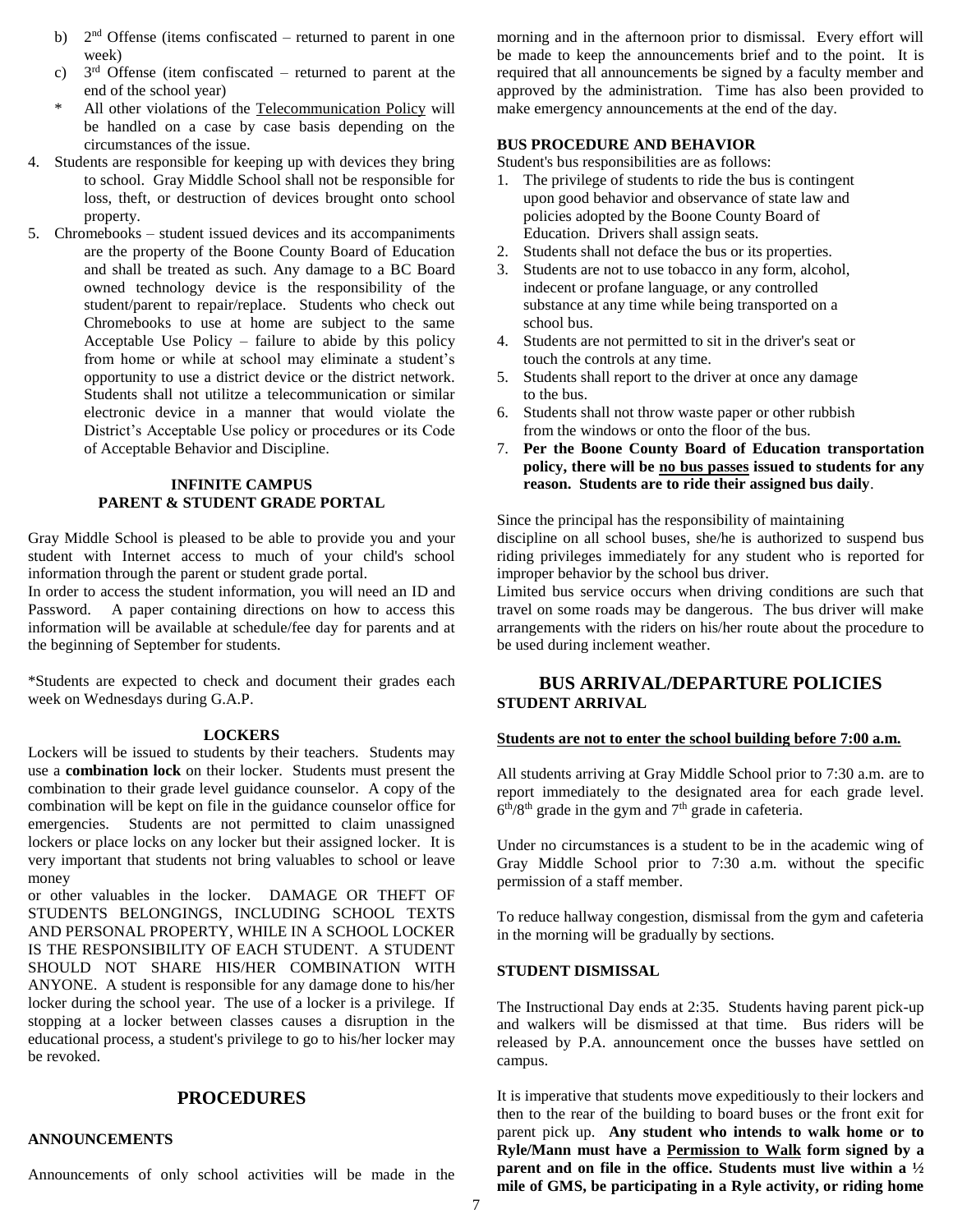#### **with a Ryle student to be approved.**

Students are to follow acceptable and courteous movement patterns. Any unnecessary dawdling may result in a missed opportunity to ride the bus. Students who inadvertently miss the bus are to report to the main office to call home to seek an alternate way home.

# **CAFETERIA PROCEDURE**

At lunch, students are to proceed to the cafeteria in an orderly manner according to their schedule. Food and drink are to be consumed in the cafeteria only. Failure to comply will result in appropriate disciplinary action. Students are to use the cafeteria as a dining room. **Fast foods and soft drinks are not permitted to be brought in for students.** Home packed sack lunches are permitted. **Soft drinks may not be purchased or consumed during lunch.** 

Instructions to apply for free/reduced lunches are available in the office. Those students who meet the established federal guidelines will be notified. Such a program is designed to help those who need it and not to embarrass anyone.

- 1. Lunch charges may be obtained from the cafeteria. A lunch charge **must** be paid before another charge is issued. 3 lunch charges are allowed per year. Lunch charges should be paid the day following the charge.
- 2. Each student will be assigned a lunch account number. Students may prepay into this account with any amount that they desire.

3. Cafeteria equipment and utensils are purchased for your use in the cafeteria only. Remember, it is your school, please take pride in the way it is kept.

4. STUDENTS ARE NOT PERMITTED TO REMAIN IN THE CLASSROOM WHILE THEIR CLASS IS AT LUNCH.

- 5. During lunch students must:
	- Raise their hand to get out of their seat
	- Sit in their assigned location/seat
	- Obtain and use a hall pass to use the restroom
	- Clean up after themselves.
	- Students may lose the privilege of sitting in the cafeteria for noncompliance of these guidelines.

# **FACULTY VENDING MACHINES**

Vending machines are present for faculty/staff members. Student access between  $7:00 \text{ am} - 2:45 \text{ pm}$  is not permitted. Gray Middle School is not responsible for lost money.

# **FIRST AID ROOM/NURSE'S OFFICE**

The school first aid room (F.A.R.)/nurse's office exists for students who become ill during the school day and for emergency situations. Students needing to visit the F.A.R./Nurse's Office should first obtain permission from their teacher. A student who misses class due to being "sick in the restroom' and who did not notify the classroom teacher, will be considered unexcused for the class absence. **Students should not text their parents to pick them up from school unless granted permission from the health clerk or nurse. This will result in a technology violation.**

# **MEDICATION FORMS & EXPLANATION**

1. All medication including cough/throat drops must be kept locked up in the F.A.R. If it is necessary to carry/or

transport an emergency medication by the student, a Medication Consent form must be completed and signed by the physician allowing the student to carry.

- 2. Any medication, prescription or non-prescription, which a student requires during school hours, can be delivered by a parent/guardian or student in a sealed envelope and given to the school nurse or health clerk.
- 3. Medication can be brought in by the student but must be given immediately to the Health Clerk. Due to safety reasons, we are unable to send medications home with the student if they are a bus rider.
- 4. All medications must be in the original container with the prescription label affixed indicating name, medication, dosage, and time to be administered during the school day.
- 5. **Only a five (5) day supply of prescription medications can be kept in the F.A.R.** When the bottle is empty, we will send it home with the student to be refilled by parent.
- 6. A medication consent form is to be completed for all types of medication and is to be signed by the parent/guardian. All prescription medications must include a physician's signature as well.
- **7. Narcotics cannot be sent to school.**

# **ATTENDANCE POLICIES**

# **ABSENCES**

.

Daily attendance of all who are enrolled in the Boone County Schools is required in accordance with state law and school board policy. Students are expected to attend all regularly scheduled classes unless officially excused.

All Student absences require a written note signed by a parent or legal guardian upon the child's return to school. **Notes should contain the student first and last name, specific absence date(s) and the specific reason (ie: illness, doctor appointment, funeral, etc.) for the absence. Details for reasons given as personal, family, or emergency should be provided to the attendance clerk or an administrator.** Students shall drop off attendance notes in the box located in either the cafeteria or gym hallway prior to 7:30 a.m. Any note dropped in the box after this time will be processed the following day. Notes faxed directly from a doctor's office will be accepted; all other forms of electronic communication are denied unless administrative approval is granted.

**GMS allows eight (8) events throughout the year to be excused**  with only a parent note. An event occurs when a student is absent for any part of the instructional day; however, please review the tardy policy to make the proper decision regarding how to utilize attendance procedures. Whenever a doctor, dentist, or legal documentation is provided, the event will be recorded as such and not count against the 8 parent notes. Please do not write on medical notes or legal documentation. Upon return to school students have seven (7) school days to submit documentation for absences. After seven days, the event whether absence or tardy will need to remain unexcused.

**EXCUSED ABSENCES** are absences from school where a parent note (signed by parent/guardian), doctor note, legal note, or other approved documentation is provided within the time frame noted above. Any student with an excused absence will be provided the opportunity to make up missed work within a reasonable length of time and is usually the length of time of the absence. Parent/Doctor notes will be accepted up to the  $7<sup>th</sup>$  school day after a student returns to school. **If no excuse note is provided within this time, the**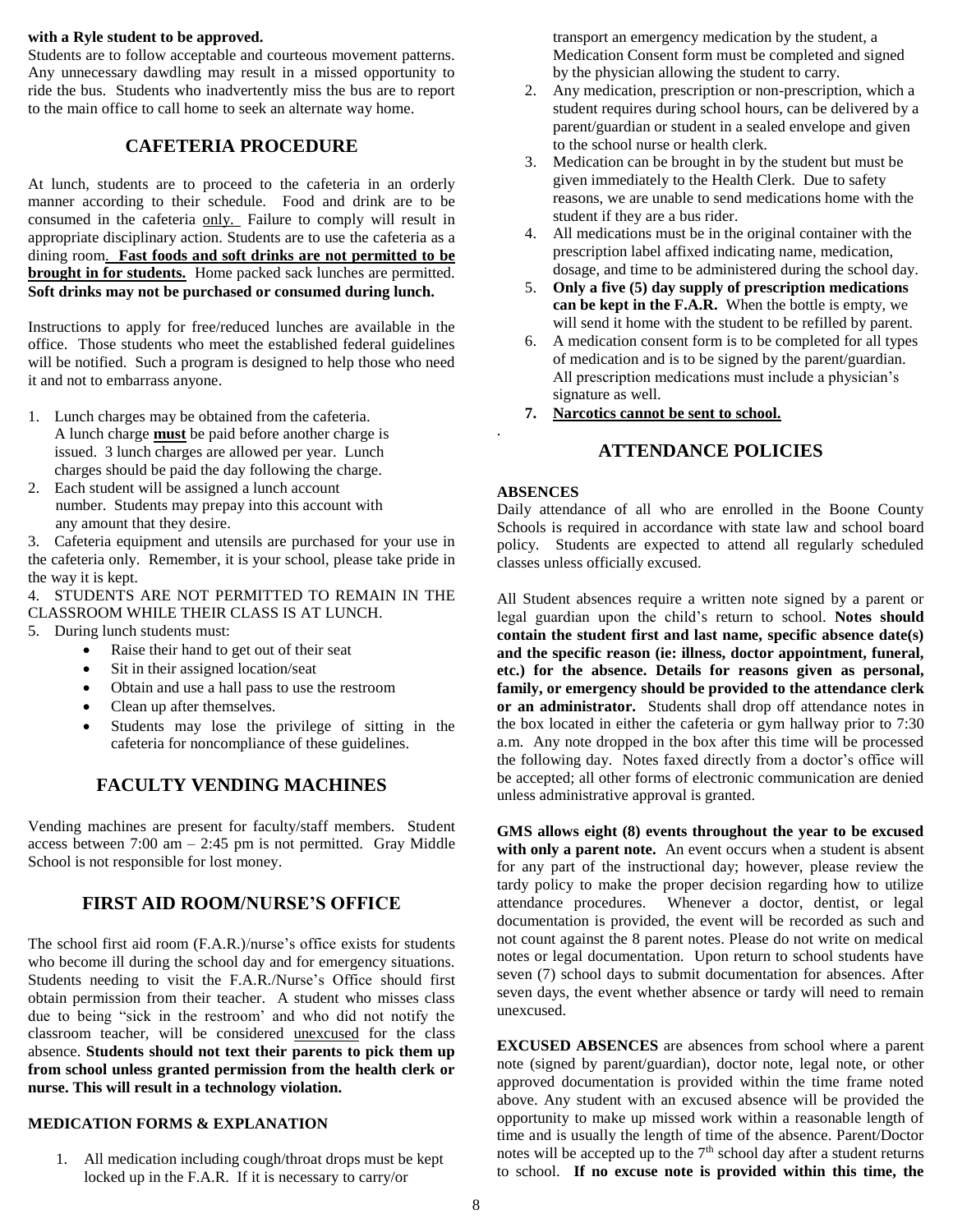#### **absence will remain unexcused.**

**UNEXCUSED ABSENCES** from school are those for which no legitimate cause is shown nor given within the time frame noted above, for an absence that is deemed unknown by parent/guardian, a note is not turned in within the required 7 day period, or when a student has exhausted their parent notes and fails to provide other documentation. Accumulation of unexcused absences will be reported to the BC Court Designated Worker.

**PREARRANGED ABSENCES** occur when a student knows in advance they will be absent. Students are responsible for asking teachers for assignments prior to the absence. Students should turn in an absence note upon return to school.

## **ENHANCED EDUCATIONAL OPPORTUNITIES (EHO)**

Parents who would like to apply for an EHO should send their written request to the administration two (2) weeks prior to the absence. The administration will approve or deny the request and may require academic documentation.

## **TARDIES**

Students who arrive late to school MUST report to the main office. Students are expected to be in the classroom preparing for class at 7:35 a.m. Those students arriving after that time who were not on a late bus are considered tardy. Numerous late arrivals will be reported to the grade level administrator and dealt with in a disciplinary manner. Students are permitted 5 late arrivals to school with a parent note for any reason. Doctor, funeral or legal obligations will not count against the student's permissible late arrivals provided proper documentation is received from the doctor, dentist, or funeral program. After 5 late arrivals, every 4 excused or unexcused late arrivals will deduct from the student's 8 parent notes  $(4 \text{ tardies} = 1 \text{ parent note})$ 

#### **EARLY DISMISSAL**

Please have students drop off a note in the attendance box prior to 7:30 signed by a parent or legal guardian. All early dismissal notes not dropped off by 7:30 must be brought to the main office first thing in the morning. For safety reasons the name of the person picking the student up should be written on the note if someone other than the parent/legal guardian is signing the student out early. Parents must come to office and sign students out of school. Early dismissals are recorded as full or  $\frac{1}{2}$  days of out of school or as a tardy. Early dismissals must be excused via a parent note, doctor note, or legal documentation. **Students will only be released to the listed parent/guardian.**

# **WITHDRAWAL POLICY**

Any student withdrawing from GMS must have a parent/guardian come to the office and fill out a student withdrawal form prior to the student's last day. **Records will not be released until the withdrawal form has been completed, books returned, and any fees/fines paid.**

## **FIELD TRIP POLICY**

Gray Middle School highly encourages and promotes the use of Field Trips as an extension of the classroom. Since field trips are a school sponsored and district approved extension of the curriculum that may occur off campus, all Boone County Schools and Gray

Middle Schools policies on behavior and attendance apply.

In addition, students who represents GMS off campus should behave in a manner that reflects positively on their community, their school, their parents/guardians, and themselves.

To this end, the following guidelines will be used to determine the viability of student participation in off campus field trips. Students, who are not permitted to attend a field trip due to such exclusion, shall be provided a similar learning opportunity within the confines of the regular school environment.

Requirements that would exclude a student from participating in a field trip are as follows:

- 1. Any Tier 3 Violation
- 2. Tier 1 and/or Tier 2 Violations that have resulted in more than one incidences of out of school suspensions.

\*Overnight field trips that are Board Approved may have additional Board authorized requirements. Additional requirements must be submitted with the Field Trip Application to the Boone County Board of Education.

# **HOMEWORK POLICY**

Homework will be used to increase student opportunity to learn. It is completed outside the classroom and is intended to provide opportunities to practice skills, engage information and examine topics using varied learning styles. Homework assignments will include not only written assignments but also opportunities to take part in creative activities to gain real-world applications of learning. For more information refer to the GMS SBDM policy.

### **Teacher Responsibilities**

Teachers will:

- Make sure students understand this policy.
- Assign appropriate homework on a regular basis that is designed to support educational goals such as reinforcing classroom instruction, and providing practice or preparing students for classroom discussion.
- Be aware of the idea that all students have other classes, so homework should be assigned with this in mind.
- Assess homework based on purpose (For example: if the purpose is practice, it will be assessed based on completion and feedback should be given to students on how to improve their efforts).
- Return homework in a timely manner providing students with instructional feed-back that focuses on learning targets.
- Ensure that students understand directions on how to complete homework and the purpose of the homework.
- Limit assigning homework or completion of classwork during school wide testing.
- Provide an outline to students that spells out their classroom policies and procedures.
- Attempt to collaborate with grade level team so as not to overload students with homework and test preparation.

## **Principal Responsibilities**

The Principal will ensure that:

- Policy is reviewed and placed in student agenda.
- Ensure that homework is not used as a punishment.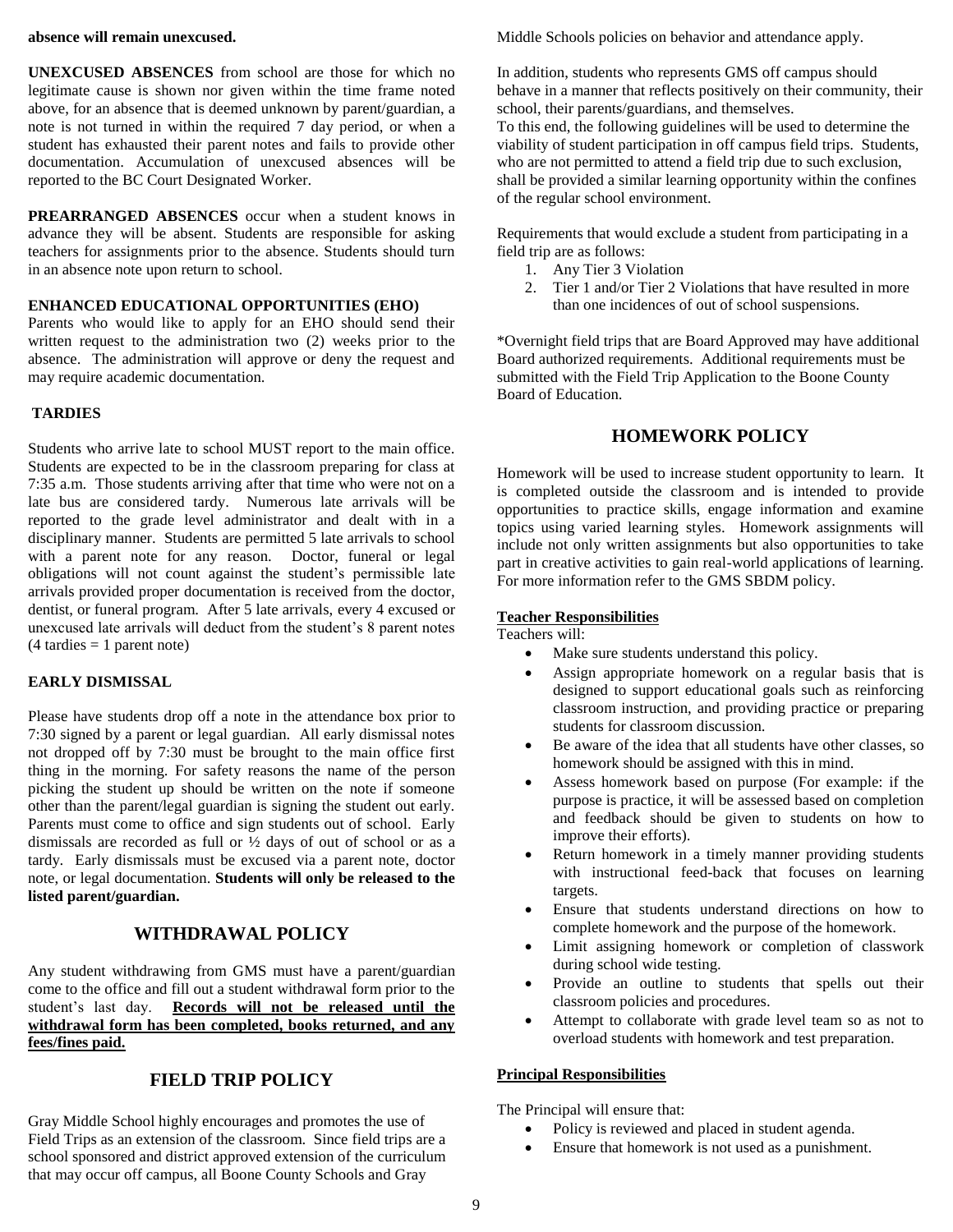### **Student Responsibilities**

- Students are responsible for completing and turning in their homework and with support from their parents, and will be encouraged to:
- Write down assignments and due dates, ask questions, and select necessary books and supplies before leaving school.
- Choose a designated study or homework area.
- Plan the best time to complete homework.
- Complete work to the best of their ability which means attempting all work assigned.
- Seek help during class or advisory and use advisory time to work on assignments.

#### **Family Support**

- Families will be urged to actively involve themselves with their children's homework by doing the following:
- Show an interest with questions about and comments on homework children bring home.
- Provide a suitable place to complete homework free of disturbances and provide necessary materials for students to complete work.
- Assist child with time management.
- Check to see if work is complete.
- Stay in close communication with teacher about instances of homework missing.
- Communicate with teachers about missing work when absences occur and follow the pre-arranged absence procedure when needed, as spelled out in the student agenda.

## **GUIDANCE**

The guidance counselor's offices are open daily from 7:30 a.m. to 2:30 p.m. Students may ask their teacher's permission to go to the guidance office. Students requesting an appointment to see the counselor will be seen as soon as possible.

## **LIBRARY**

The library at Gray Middle School will be open daily from 7:30 a.m. to 2:33 p.m. Books may be checked out for a period of 2 weeks and may be renewed as needed. Lost/damaged books are the responsibility of the borrower and must be paid for in full.

## **GYM DRESS CODE**

Beginning with the 2015-2016 school year, students must wear the following items for PE:

- 1. Gym shorts of appropriate length.
- 2. One of the options for t-shirts:
	- a. Any Gray Middle School t-shirt
	- b. Any Ryle HS t-shirt
	- c. A shirt that is Gray in color

## **TELEPHONE CALLS AND MESSAGES**

Students will not be called from class to accept telephone calls. Messages will be delivered to students before the end of the school day. Please make all transportation arrangements prior to coming to school.

# **PLEASE MAKE ALL TRANSPORTATION ARRANGEMENTS PRIOR TO COMING TO SCHOOL**

**\*To allow time to deliver student messages, no phone calls regarding transportation will be accepted after 2:00 p.m.\***

## **SAFETY ALERTS**

#### **Drills**

Safety Drills are a normal part of the school experience and will be frequently conducted. Students are to follow the guidance of their teacher, move quickly to the designated location, take the drill seriously, and remain quiet. The following drills will be conducted throughout the year: Fire, Lockdown, Severe Weather, and Earthquake. Remember that a recent Safety Committee revision includes a PA announcement during a Fire Drill which will signal when staff and students shall leave the classroom.

In case of severe weather conditions, a severe weather alert will be announced on the public address system. Specific directions for such alerts are posted in classrooms. Procedures for such emergencies will be practiced periodically.

## **SNOW DAY PROCEDURE**

Due to the experience gained from NTI and with the kids transporting their devices to and from school daily, the likelihood of closing school due to weather is remote. However, parents have the option to receive an automated all call regarding weather delays or closings. Parents and students who opt out of the automated call should listen to a local television, radio station, or follow Boone County Schools on Facebook/Twitter for school cancellations or delays. Please do not call the school. Tardies are unexcused.

## **VISITORS**

All Boone County School Employees shall wear an identifiable badge while on campus. Any visitors coming to Gray Middle School shall report to the main office and have a visitor's pass provided to them. Students should never open an outside door to anyone.

## **DELIVERIES**

Gray Middle School only allows drop offs to students for required medication or instructional necessities. Therefore, items like attendance notes, field trip money, and lunches are not permitted. Anything outside the permissible items requires consultation with an administrator.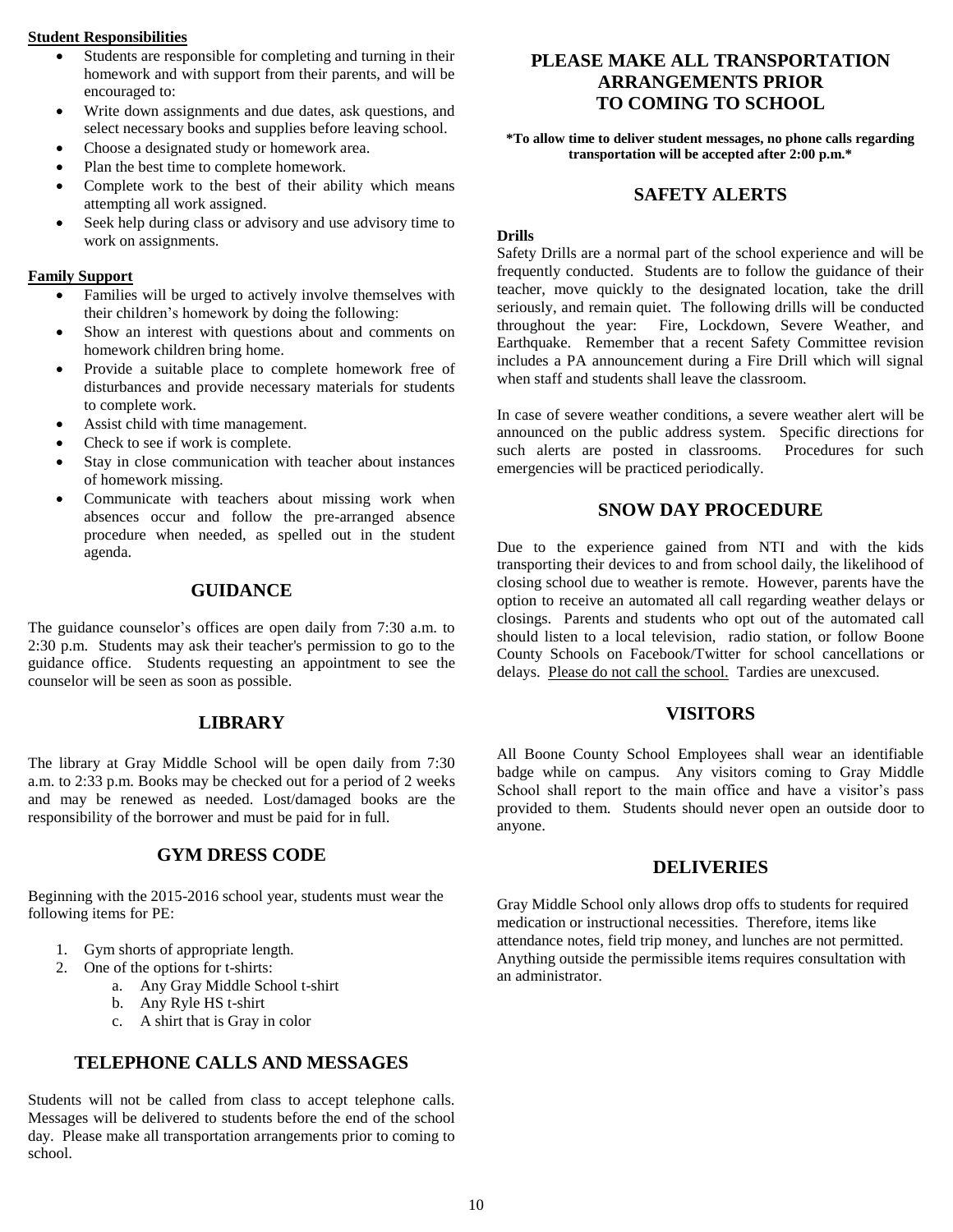| Grades—write the percentage you have for each class in the boxes below |     |               |      |      |      |      |       |       |       |      |       |       |      |      |       |     |
|------------------------------------------------------------------------|-----|---------------|------|------|------|------|-------|-------|-------|------|-------|-------|------|------|-------|-----|
|                                                                        | 9/1 | $\frac{9}{8}$ | 9/15 | 9/22 | 9/29 | 10/6 | 10/13 | 10/20 | 10/27 | 11/3 | 11/10 | 11/17 | 12/1 | 12/8 | 12/15 | 1/5 |
| English                                                                |     |               |      |      |      |      |       |       |       |      |       |       |      |      |       |     |
| Math                                                                   |     |               |      |      |      |      |       |       |       |      |       |       |      |      |       |     |
| Social<br>Studies                                                      |     |               |      |      |      |      |       |       |       |      |       |       |      |      |       |     |
| Science                                                                |     |               |      |      |      |      |       |       |       |      |       |       |      |      |       |     |
| UA <sub>1</sub>                                                        |     |               |      |      |      |      |       |       |       |      |       |       |      |      |       |     |
| UA2                                                                    |     |               |      |      |      |      |       |       |       |      |       |       |      |      |       |     |

|                 | 1/12 | 1/19 | 1/26 | 2/2 | $\frac{2}{9}$ | 2/16 | 2/23 | $\frac{3}{2}$ | $\frac{3}{9}$ | 3/16 | 3/23 | 3/30 | $\frac{4}{6}$ | 4/20 | 4/27 | $\frac{5}{4}$ | 5/11 |
|-----------------|------|------|------|-----|---------------|------|------|---------------|---------------|------|------|------|---------------|------|------|---------------|------|
| English         |      |      |      |     |               |      |      |               |               |      |      |      |               |      |      |               |      |
| Math            |      |      |      |     |               |      |      |               |               |      |      |      |               |      |      |               |      |
| Social          |      |      |      |     |               |      |      |               |               |      |      |      |               |      |      |               |      |
| Studies         |      |      |      |     |               |      |      |               |               |      |      |      |               |      |      |               |      |
| Science         |      |      |      |     |               |      |      |               |               |      |      |      |               |      |      |               |      |
| UA <sub>1</sub> |      |      |      |     |               |      |      |               |               |      |      |      |               |      |      |               |      |
| UA <sub>2</sub> |      |      |      |     |               |      |      |               |               |      |      |      |               |      |      |               |      |

## **Benchmarking Assessments**

**Fall Winter Spring** Reading \_\_\_\_\_ \_\_\_\_\_ \_\_\_\_\_ Math  $\qquad \qquad \qquad \qquad$ **KPREP (include grade levels)**

Reading \_\_\_\_\_\_\_ Science\_\_\_\_\_\_\_ On-Demand \_\_\_\_\_\_\_ Math \_\_\_\_\_\_ Social Studies \_\_\_\_\_\_